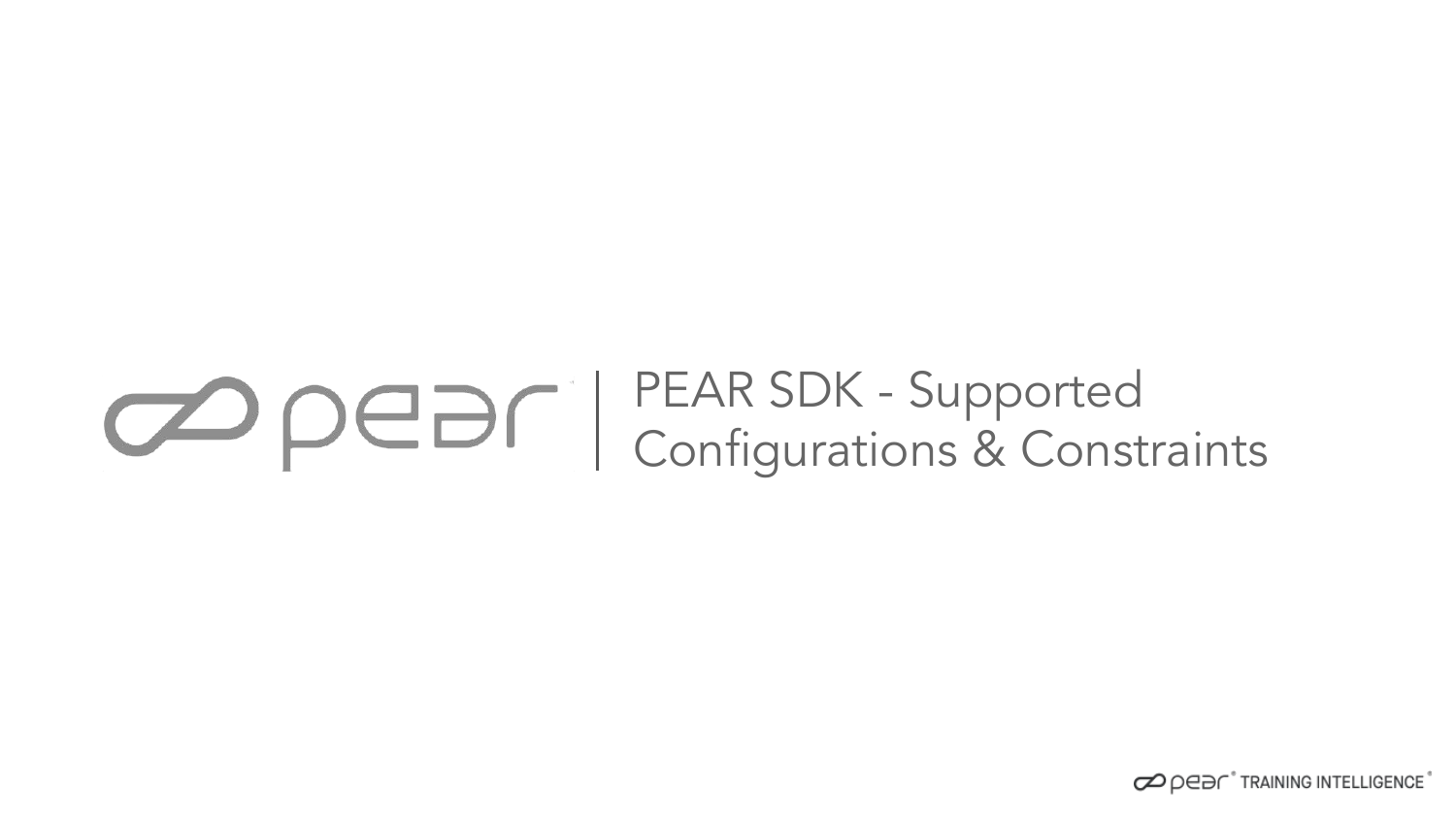SDK (Software Development Kit)

Drop-in integration of the full set of features in the PEAR Training Intelligence user experience, with minimal code development

Enhance your existing app with this SDK, rather than introducing a new app. Your app controls the header and footer navigation, the SDK renders the middle section

#### **GYM APP** App with SDK Container Gym TRAINERS **NORKOUTS** CALENDAR **HISTORY** TRACKING ONLY HR CALIBRATION Home **MY WORKOUTS** 0 ဂ Q SEARCH  $=$  FILTER Body Weight Heart Rate ⊀ Gym Walking Activity 23 miles Walking 凾 ⇧ 凾

OPER<sup>+</sup>TRAINING INTELLIGENCE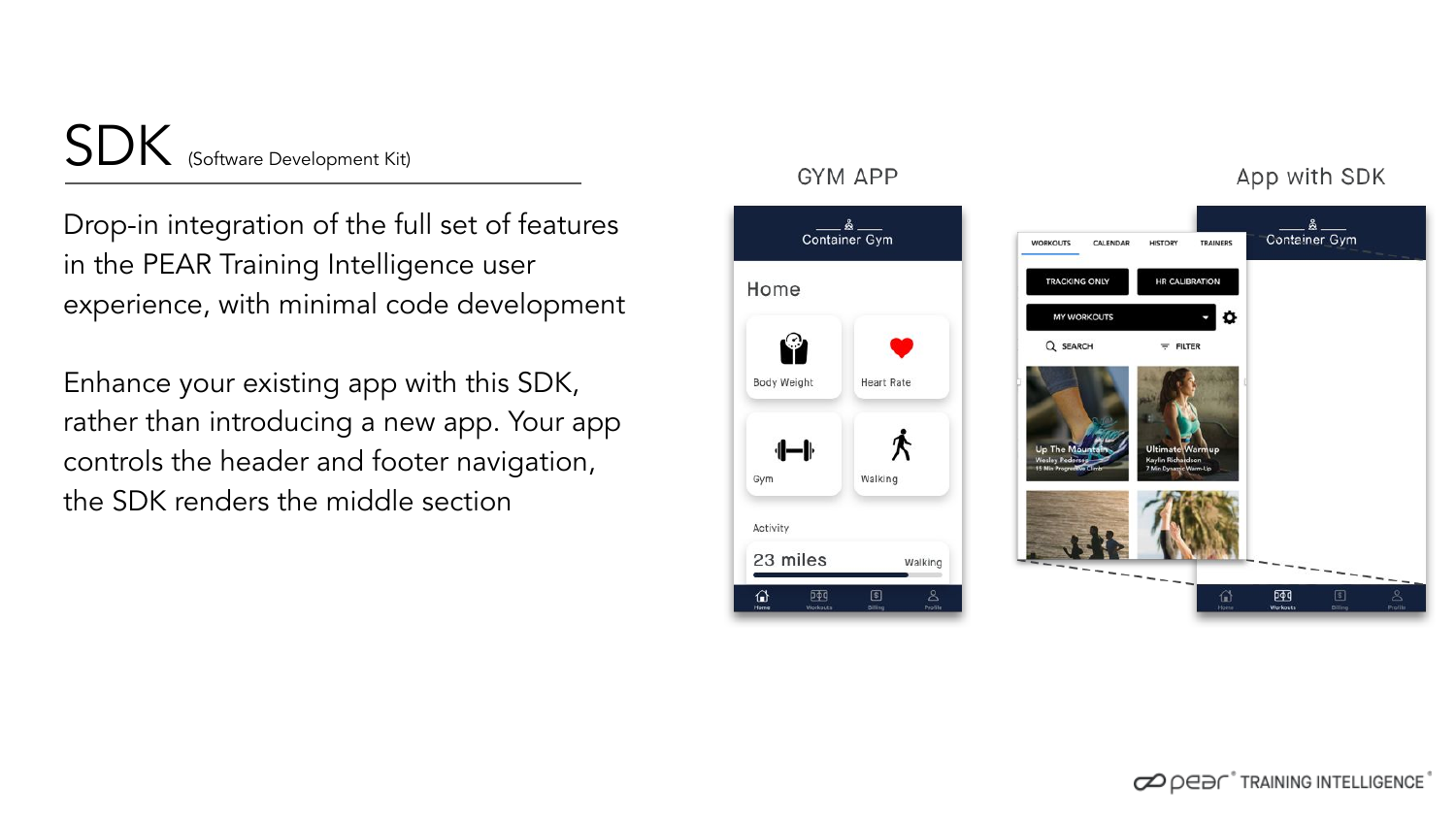# 1) Theming

To allow the transition between your app and the SDK to be seamless, the PEAR SDK supports color configurations to match your branding

## 2) Configurable Tabs

The PEAR SDK navigation can be configured to display the tabs which are relevant to your app. If your app already has a calendar or workout history section, they can be removed to avoid redundancy



2

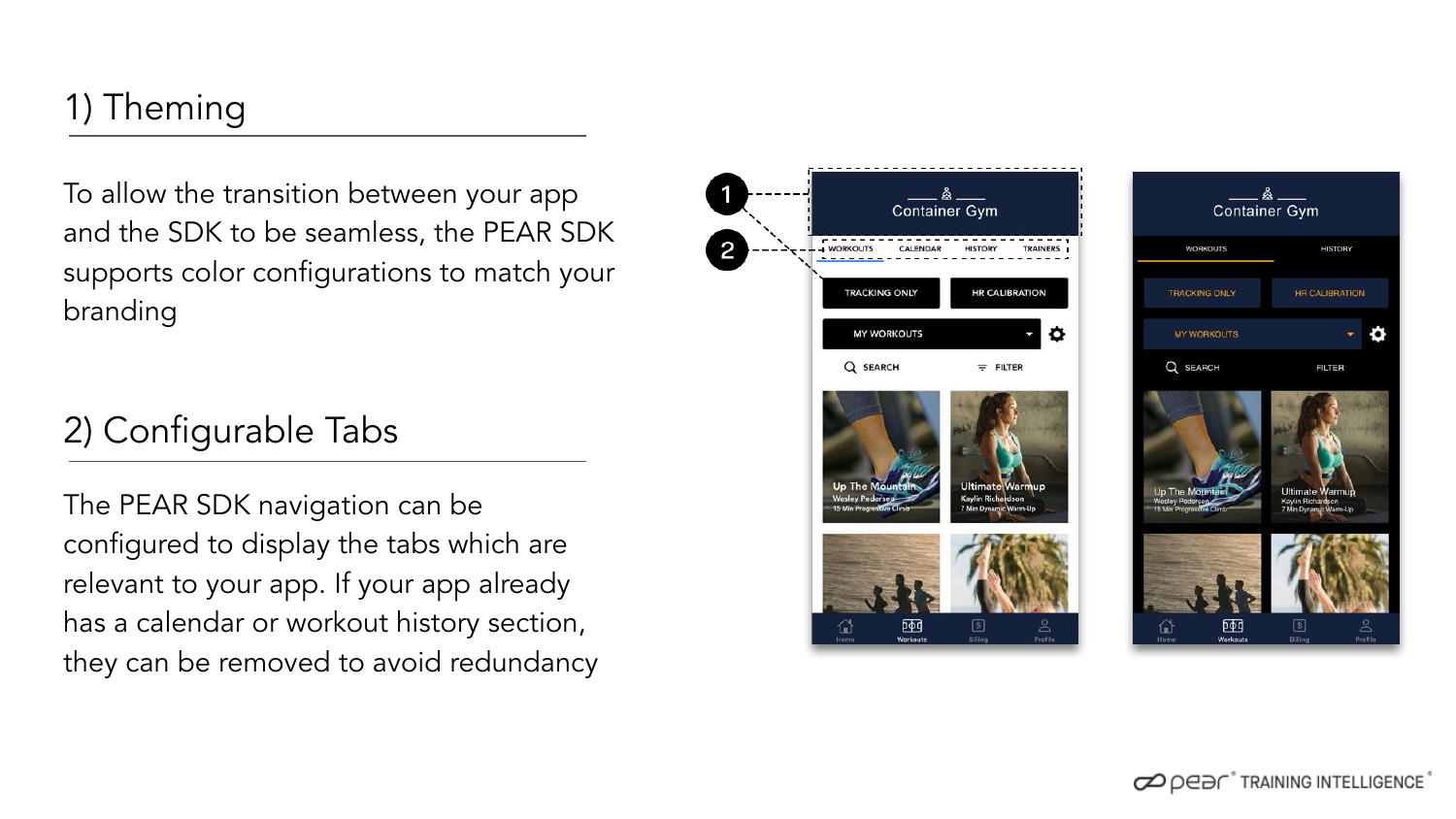#### 3) Fonts

The PEAR SDK default fonts are also configurable and can be replaced by any TTF compatible font

### 4) Strings

The PEAR SDK labels can be update to match your brand's verbiage. For example, you can rename "Trainers" to "Coaches" if that term resonates with your members



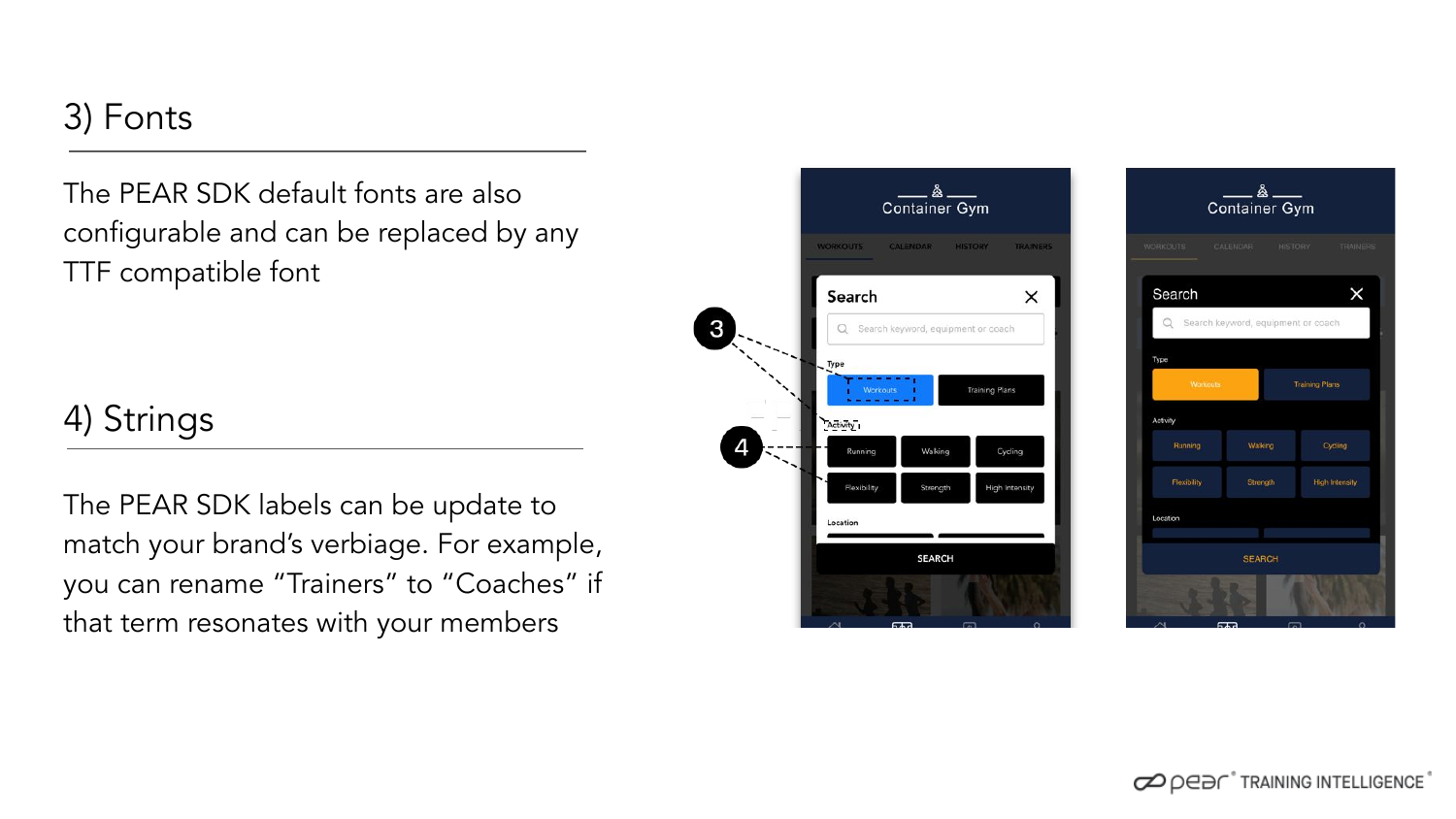# 5) Compatibility & Metrics

The PEAR App is compatible with third-party Bluetooth 4.0+ heart-rate monitors which track VO2 Max, Intensity Balance and Activity Class

# 6) Workouts & Training Plans

The PEAR App includes workouts and training plans in the existing PEAR library

# 7) Integrations

The PEAR SDK integrates with Apple Health and Google Fit



 $\circ$ 

 $\delta$ <sup>c</sup>

Cycling

面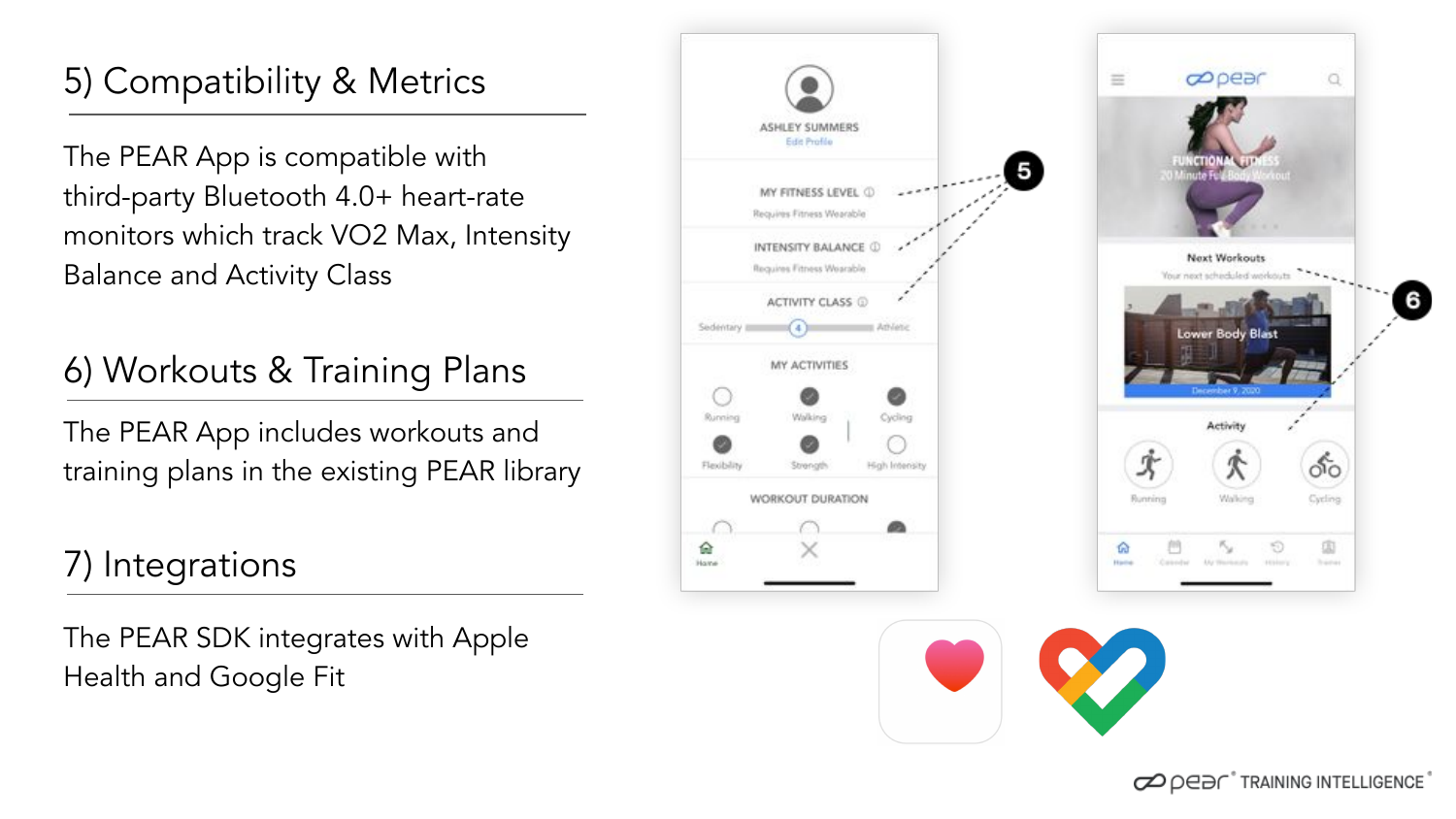### 8) Layouts

The PEAR SDK does not allow for layout, element or flow customization, this means that while custom branding is available, the order or placement of the elements and screenflow cannot be altered

# 9) Training Intelligence <sup>®</sup>

The PEAR Training Intelligence® trademark highlights the advanced capabilities of the SDK's core technology. This mark cannot be changed or removed



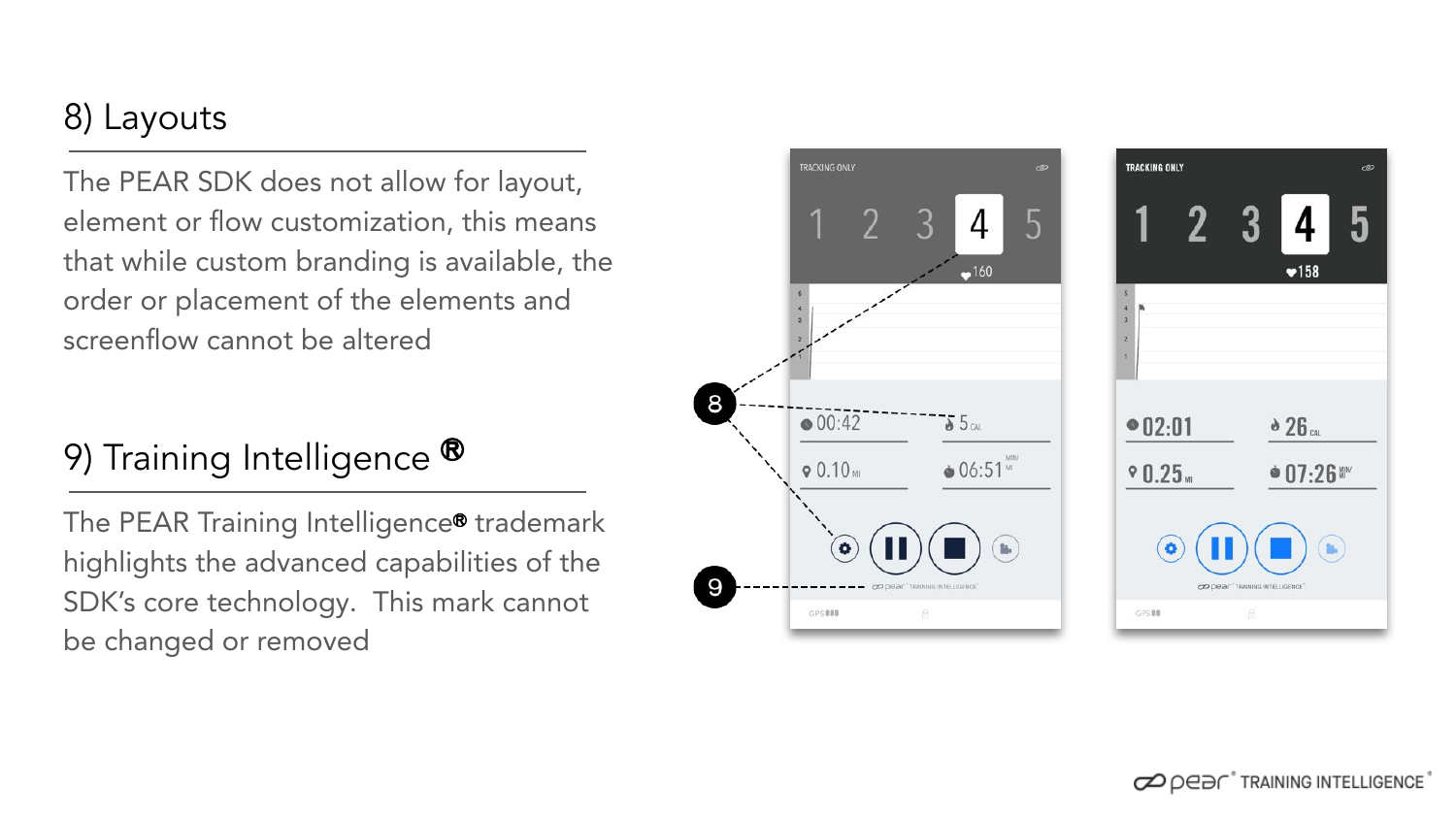# Supported Configurations

The PEAR SDK was designed to provide as many configurable features and options as possible but there are constraints. The configurable options and their limitations are shown below. Items not listed in this document and the table below are not customizable in the SDK.

| Feature                          | Configurable                                                  | Description                                                                                                                                                                                                                    |
|----------------------------------|---------------------------------------------------------------|--------------------------------------------------------------------------------------------------------------------------------------------------------------------------------------------------------------------------------|
| Colors and Fonts                 | Yes, with Limitations                                         | The PEAR SDK allows color customization to accommodate your branding.<br>Replacement fonts should go through a full Quality Assurance cycle to ensure that longer words do not wrap.                                           |
| Strings                          | Yes, with Limitations                                         | The PEAR SDK allows for some string customization (i.e. navigation tab names, search filters).<br>Replacement strings should go through a Quality Assurance cycle.                                                             |
| Search                           | Yes                                                           | Content searching can be toggled on/off and the search filters are customizable.                                                                                                                                               |
| Content                          | Yes, with Limitations                                         | The PEAR SDK can be configured to allow for some workout and training plan content customization,<br>allowing for a more catered experience.                                                                                   |
| <b>Tab Navigation</b>            | Yes                                                           | The History, Calendar, and Trainers sections in the SDK can be toggled on/off.                                                                                                                                                 |
| Screen Layout, Elements and Flow | <b>No</b>                                                     | The PEAR SDK does not allow for layout, element or flow customization, this means that while<br>custom branding is available, the order or placement of the elements and screenflow cannot be<br>altered.                      |
| Smartwatch App                   | Yes, but a Custom<br>Smartwatch App<br>Deployment is required | The PEAR SDK does support communication to a dedicated Smartwatch app but due to unique app-id<br>requirements to inter-operate with the host app, a custom deployment of the app is required - please inquire<br>for details. |
| <b>Results Tracking</b>          | Yes, with Limitations                                         | The PEAR SDK allows for results tracking of VO2 Max, intensity balance and activity class only when a<br>compatible Bluetooth 4.0+ heart rate monitor is being used.                                                           |